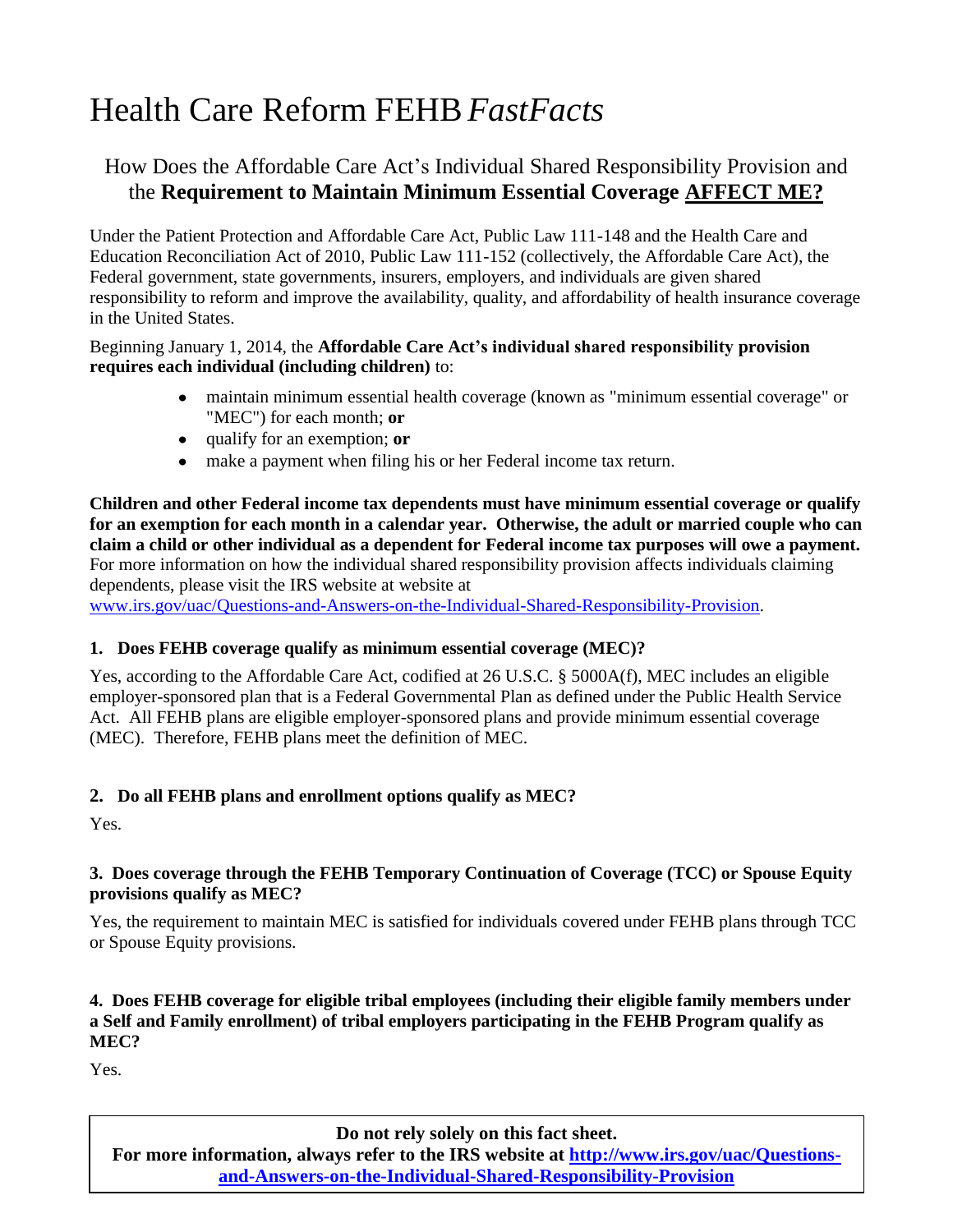# **5. Is the individual requirement for MEC satisfied for FEHB-eligible employees, annuitants, and family members who are:**

**A. Enrolled in FEHB Coverage**

Yes, the individual requirement to maintain MEC is satisfied for individuals covered as an enrollee under a FEHB plan.

**B. Covered under a spouse's or parent's FEHB self and family enrollment** Yes, the individual requirement to maintain MEC is satisfied for those individuals covered as a family member under the FEHB plan.

## **C. Not enrolled or covered under a FEHB plan** It depends. Individuals who are eligible but not enrolled or covered under a FEHB Plan should review the IRS information on individual shared responsibility and the requirement to maintain MEC, available online at: **[www.irs.gov/uac/Questions-and-Answers-on-the-Individual-](http://www.irs.gov/uac/Questions-and-Answers-on-the-Individual-Shared-Responsibility-Provision)[Shared-Responsibility-Provision.](http://www.irs.gov/uac/Questions-and-Answers-on-the-Individual-Shared-Responsibility-Provision)** Coverage under a health plan other than FEHB or under certain Government sponsored programs may satisfy the MEC requirement for these individuals. Further, the IRS website contains guidance on exemptions from the MEC requirement and other detailed information.

**6. If you are an employee who is not enrolled in FEHB (but is eligible to enroll in FEHB) and you do not have other MEC or you do not qualify for an exemption,** then you may enroll in the FEHB Program for 2014 during the annual Federal Benefits Open Season. The 2013 Open Season runs from November 11, 2013 through December 9, 2013. Please visit our website at [www.opm.gov/insure](http://www.opm.gov/insure) for details.

Generally for most Federal employees, 2013 Open Season FEHB enrollments are effective on the first day of the first full pay period that begins in January 2014. Even though employees and/or their FEHB-eligible family members may not be covered for all of January 2014, the individual shared responsibility requirement to maintain MEC for those individuals will be satisfied because having coverage for at least one day during the month is treated as having coverage for the month.

For tribal employees of tribal employers, 2013 Open Season FEHB enrollments are effective on January 1, 2014.

Additionally, employees who are eligible for FEHB coverage, but who are not currently enrolled may enroll in an FEHB plan if they experience a Qualifying Life Event (QLE). Generally, the effective date for an FEHB enrollment due to a QLE is the first day of the first pay period that begins after the date the employing office receives the Standard Form 2809 to enroll and that follows a pay period during any part of which the employee is in pay status. For information on QLEs, please visit the OPM website at [www.opm.gov/healthcare-insurance/healthcare/reference-materials/reference/enrollment/.](http://www.opm.gov/healthcare-insurance/healthcare/reference-materials/reference/enrollment/)

**Note:** If you are an annuitant who is not currently enrolled in FEHB (and you were not enrolled in the FEHB or covered as a family member under another FEHB enrollment when you retired), you cannot enroll in FEHB. Please visit the IRS website at [www.irs.gov/uac/Questions-and-Answers-on-the-](http://www.irs.gov/uac/Questions-and-Answers-on-the-Individual-Shared-Responsibility-Provision)[Individual-Shared-Responsibility-Provision](http://www.irs.gov/uac/Questions-and-Answers-on-the-Individual-Shared-Responsibility-Provision) for details on other types of MEC as well as exemptions and payments.

**Do not rely solely on this fact sheet.** 

**For more information, always refer to the IRS website at [http://www.irs.gov/uac/Questions](http://www.irs.gov/uac/Questions-and-Answers-on-the-Individual-Shared-Responsibility-Provision)[and-Answers-on-the-Individual-Shared-Responsibility-Provision](http://www.irs.gov/uac/Questions-and-Answers-on-the-Individual-Shared-Responsibility-Provision)**